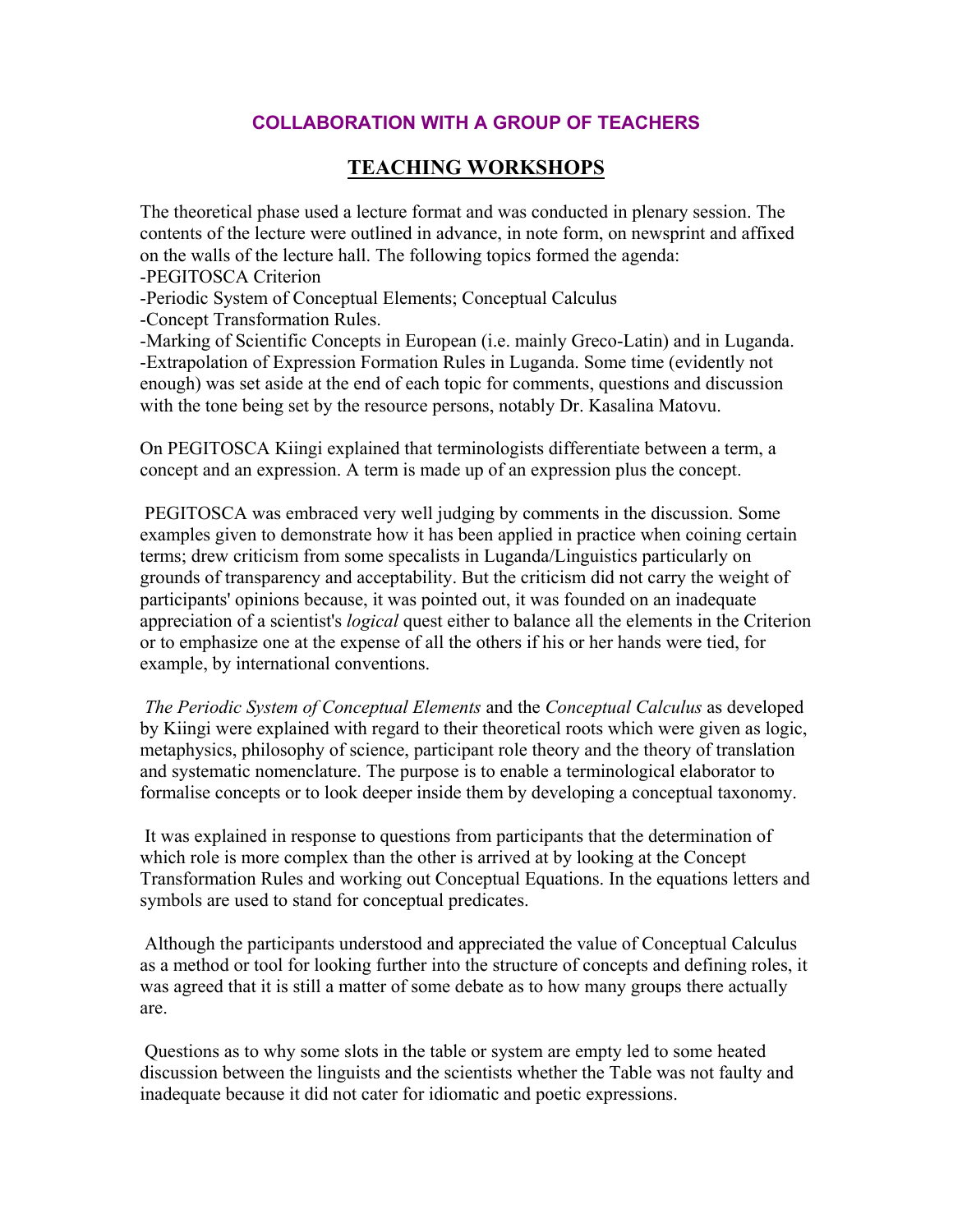In such expressions, many objects or entities to which a scientist would not logically ascribe Will, Desire or Perception are assigned precisely such groups as for example in the case of the sun or plants. Eventually it was agreed that there are valid conceptual reasons to leave such slots empty.

 There were two other interesting points that emerged. First some linguists contested the claim that we can at all speak of *forming* concepts in Luganda when these are already in existence as *universal* entities which recognise no language borders. Our task according to these linguists would seem to be one of translation rather than terminological elaboration. The position taken by the overwhelming majority was that it is the *conceptual elements* rather than the concept as such which are universal. Our task therefore is to use the elements to form concepts in Luganda.

 The second point was whether in our quest for terminological elaborateness through the use of conceptual calculus we do not run the risk of overlooking the fact that there are limits to how far a language can be formalised. Again here agreement was reached that useful as the *calculus* is, *it is simply a tool to show the elaborator's mind where to look for help in coining words:* it is not intended to replace the natural speaker's intuition.

 In order to demonstrate to the participants that they need not be overawed by the sheer number of Greco-Latin affixes and affixoids in the scientific lexicons of European languages, the contents of Sec.II. 3 were displayed with extensive anglicised exemplification and each participant obtained a copy of the list of 1550 Greco-Latin affixoids (Appendix B). I argued that if some extrapolation of Luganda expression formation rules were to be accepted, then Luganda would not have to regard any language as a dependable mine of specialised expressions to a degree comparable to that of European with respect to Greco-Latin or Kiswahili with respect to Arabic.

 Furthemore, and most important, copies of Chapter IV and V were made available to each participant. This measure was meant to facilitate the work in group sessions.

 In the practical phase, a learning-by-doing format was used in working groups. Participants were given texts (see Appendix C) – mainly past examination questions at primary, secondary and tertiary level - and asked to translate them, solve the problems and demonstrate in a simulated classroom how they had arrived at the answers. Four groups were formed by the participants. All primary level science and Luganda teachers came together in one Group (A). Mathematicians, physicists, computer scientists and statisticians came together in a combined Group (B and C).

 Chemists, Biologists, Geologists and Zoologists came together in yet another Group (D). Linguists and Luganda lecturers also formed a separate Group (E) which mostly critiqued the system of terminological elaboration and evaluated the three workshops.

 Using what they had picked up from the theoretical phase plus their experience as teachers and their intuition as native speakers of Luganda, the participants approached their task in a very systematic way. The exercises were not too hard. What was being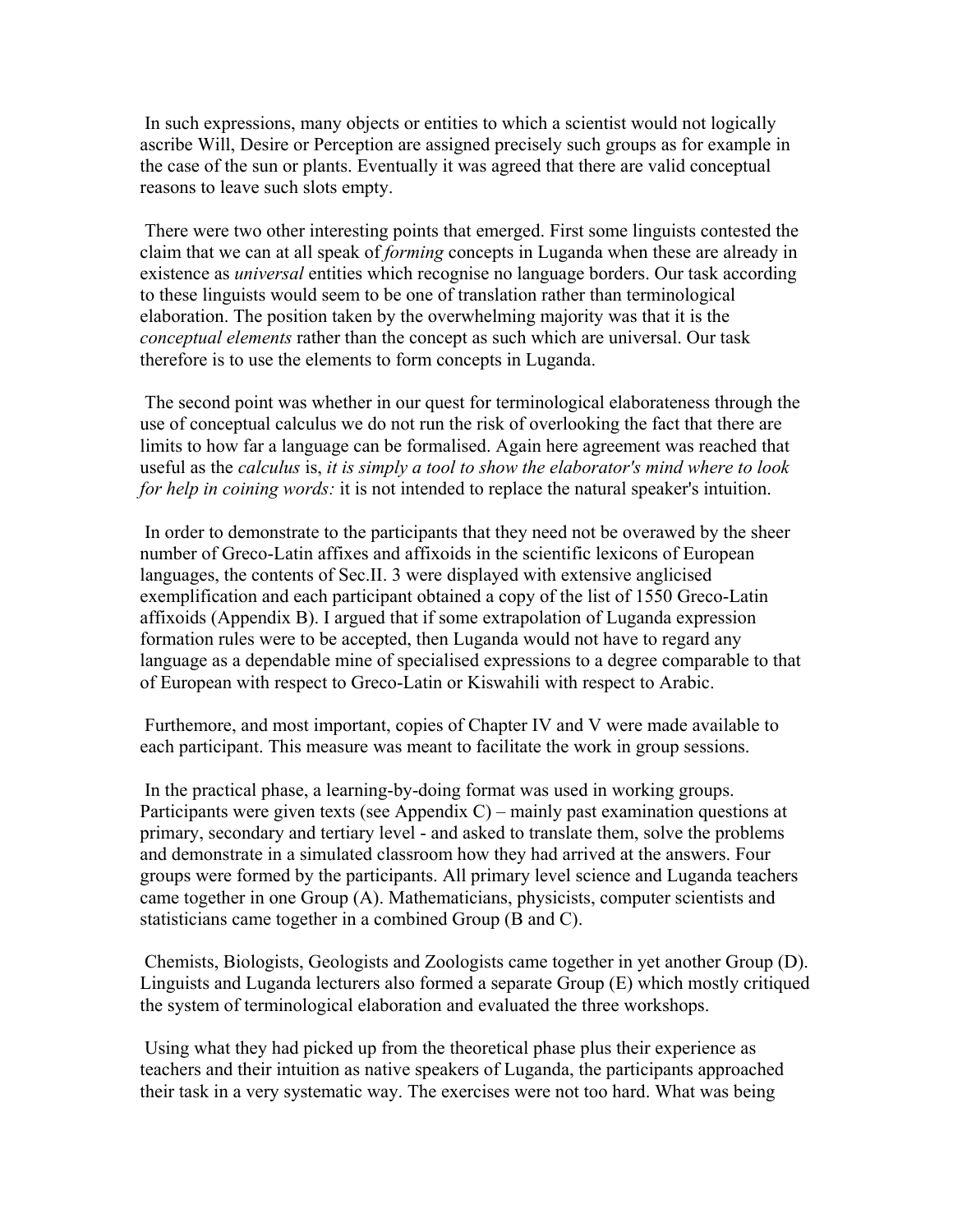tested was their capacity to articulate scientific concepts in Luganda, whether and how far they had accommodated the system of terminological elaboration introduced to them, and whether they felt confident in articulating science in Luganda. On all these accounts the outcome was very impressive.

 The task of critiquing the system of terminological elaboration and evaluating the workshops was also carried out by the three Science Groups. All the groups through their chosen spokespersons reported back to the general session.

 Before presenting the elicited data from the questionnaire, the answers to the exercises and the group reports, it should be pointed out that of the 43 possible respondents eight (8) of them did not submit or complete the questionnaire. It is also interesting to note that 19, 15 and 9 respondents are employed at the tertiary, secondary and primary levels of education respectively (cf. Lists of Participants in Appendix C).

 The following were the responses to the pre-workshop questionnaire. Only responses to Questions 3-21 (Q3-21) are recorded, for the name of the participant and the date of completion of the questionnaire are not relevant to the issue of the questionnaire. The number of responses is in brackets..

| Q.3 | $21-30$ years<br>$31-40$ years<br>$41-50$ years<br>51-60 years<br>$61-70$ years | (10)<br>(16)<br>(7)<br>(1)<br>(1) |             |
|-----|---------------------------------------------------------------------------------|-----------------------------------|-------------|
| Q.4 | Male<br>(24)<br>Female<br>(11)                                                  |                                   |             |
| Q.5 | Teachers<br>Computer specialist (2)<br>Statistician<br>Geologist                | (31)<br>(1)<br>(1)                |             |
| Q.6 | Urban<br>(22)<br>(12)<br>Rural                                                  |                                   |             |
| Q.7 | Secondary<br>Tertiary                                                           | (9)<br>(24)                       |             |
| Q.8 | Study outside home region: "yes" (15)                                           |                                   | "no" $(20)$ |
| Q.9 | Work outside home region: "yes" (12)                                            |                                   | "no" $(23)$ |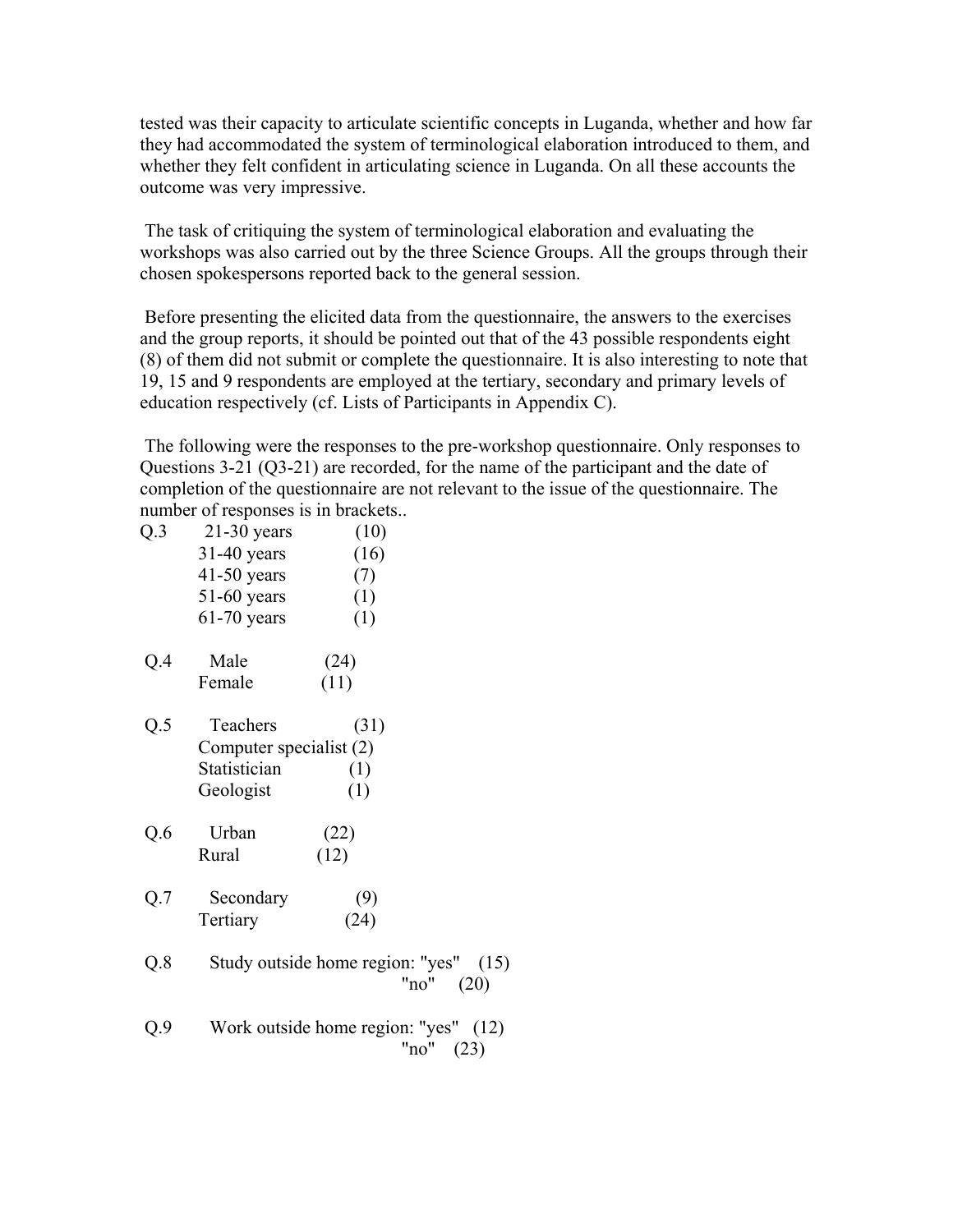| Q.10                                                  | Luganda<br>(33)<br>English<br>(26)                                                        |  |  |
|-------------------------------------------------------|-------------------------------------------------------------------------------------------|--|--|
|                                                       | Others<br>(8)                                                                             |  |  |
|                                                       |                                                                                           |  |  |
| Q.11                                                  | Was taught science in Luganda<br>(11)                                                     |  |  |
|                                                       | Up to primary Two<br>(2)                                                                  |  |  |
|                                                       | Primary Three<br>(1)                                                                      |  |  |
|                                                       | Primary Four<br>(5)                                                                       |  |  |
|                                                       | Primary Six<br>(1)                                                                        |  |  |
|                                                       | Primary Seven<br>(1)                                                                      |  |  |
|                                                       | Was taught science but not in Luganda<br>(23)                                             |  |  |
| Q.12                                                  | Studied Luganda as a subject:                                                             |  |  |
|                                                       | "No"<br>(10)                                                                              |  |  |
|                                                       | "yes"<br>(24)                                                                             |  |  |
|                                                       | Primary Leaving                                                                           |  |  |
|                                                       | Primary Leaving Examination<br>(12)                                                       |  |  |
|                                                       | Senior Two<br>(1)                                                                         |  |  |
|                                                       | Senior Three<br>(1)                                                                       |  |  |
|                                                       | Uganda Certificate of Education<br>(6)<br>Uganda Advanced Certificate of Education<br>(4) |  |  |
|                                                       | Master of Arts<br>(1)                                                                     |  |  |
|                                                       |                                                                                           |  |  |
| Q.13                                                  | Luganda<br>(23)                                                                           |  |  |
|                                                       | English<br>(13)                                                                           |  |  |
|                                                       | Others<br>(4)                                                                             |  |  |
| Q.14                                                  | "Yes"<br>(29)                                                                             |  |  |
|                                                       | (21)<br>Because of communication                                                          |  |  |
| Because it is the vehicle (medium) of thought<br>(15) |                                                                                           |  |  |
|                                                       | "No"<br>(2)                                                                               |  |  |
|                                                       | Terms are the same everywhere<br>(1)                                                      |  |  |
| Q.15                                                  | "Yes"<br>(24)                                                                             |  |  |
|                                                       | "No"<br>(11)                                                                              |  |  |
|                                                       |                                                                                           |  |  |
| Q.16                                                  | Primary level<br>(35)                                                                     |  |  |
|                                                       | Secondary level<br>(22)                                                                   |  |  |
|                                                       | (11)<br><b>Tertiary level</b>                                                             |  |  |
|                                                       | "Yes"<br>(28)                                                                             |  |  |
| Q.17                                                  | Historical neglect of local languages<br>(13)                                             |  |  |
|                                                       | Lack of interest<br>(13)                                                                  |  |  |
|                                                       | (6)<br>Lack of competence                                                                 |  |  |
|                                                       | "No"<br>(1)                                                                               |  |  |
|                                                       |                                                                                           |  |  |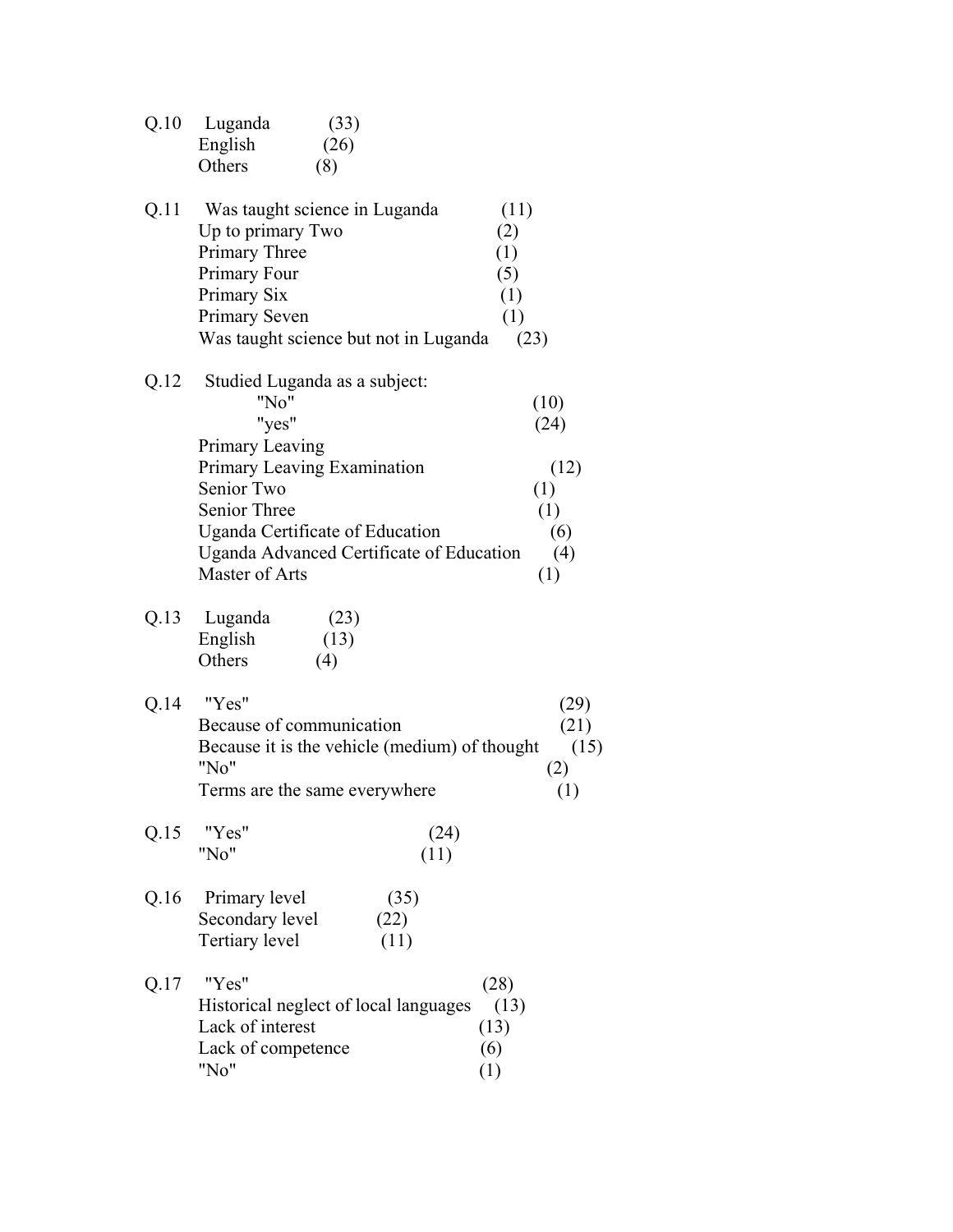| Q.18 | "Yes"                                                                                 | (11) |      |  |  |  |
|------|---------------------------------------------------------------------------------------|------|------|--|--|--|
|      | "No"                                                                                  | (28) |      |  |  |  |
|      | Ethnolinguistic conflict in Uganda                                                    | (22) |      |  |  |  |
|      | Only English can be a                                                                 |      |      |  |  |  |
|      | medium for science and technology                                                     | (5)  |      |  |  |  |
|      | English is an international language                                                  | (1)  |      |  |  |  |
|      | Luganda is difficult                                                                  | (3)  |      |  |  |  |
| Q.19 | "Yes"                                                                                 |      | (31) |  |  |  |
|      | Advantage                                                                             |      |      |  |  |  |
|      | Better understanding of science and technology                                        |      | (26) |  |  |  |
|      | Disadvantages                                                                         |      |      |  |  |  |
|      | A lot of preparatory work                                                             |      | (1)  |  |  |  |
|      | Monolingual school intakes in a multilingual society<br>(7)                           |      |      |  |  |  |
|      | Bad translation into Luganda<br>(1)                                                   |      |      |  |  |  |
|      | No Luganda books in science and technology<br>(2)<br>Switching to English as a<br>(1) |      |      |  |  |  |
|      |                                                                                       |      |      |  |  |  |
|      | medium of instruction (after Primary Four)                                            |      |      |  |  |  |
|      | "No"                                                                                  |      | (7)  |  |  |  |
| Q.20 | "Yes"                                                                                 | (27) |      |  |  |  |
|      | "No"                                                                                  | (1)  |      |  |  |  |
|      | "Perhaps"                                                                             | (5)  |      |  |  |  |
| Q.21 | "No"                                                                                  | (35) |      |  |  |  |
|      | English is the official language in Uganda                                            | (3)  |      |  |  |  |
|      | English is international                                                              | (19) |      |  |  |  |
|      | English nourishes Luganda                                                             | (7)  |      |  |  |  |
|      | English has a lot of scientific literature                                            | (6)  |      |  |  |  |

 The answers to the problems and the group reports (see Appendix C ) were produced within a period of less than 1 1/2 hours; consequently, they were submitted to us before they could be rendered into a neater form.

 If the responses to Q. 16 and Q. 20 of the questionnaire are considered in conjunction with the answer to the problems and the group reports, a very interesting attitudinal change comes into focus. This is borne out by translated and edited extracts from the group reports. Let us consider the extracts below.

Ground A (Primary level Science/Mathematics Rapporteur-Mohammed Kaboggoza

*The workshops have demonstrated that it is possible to teach science and mathematics effectively and creatively in Luganda.*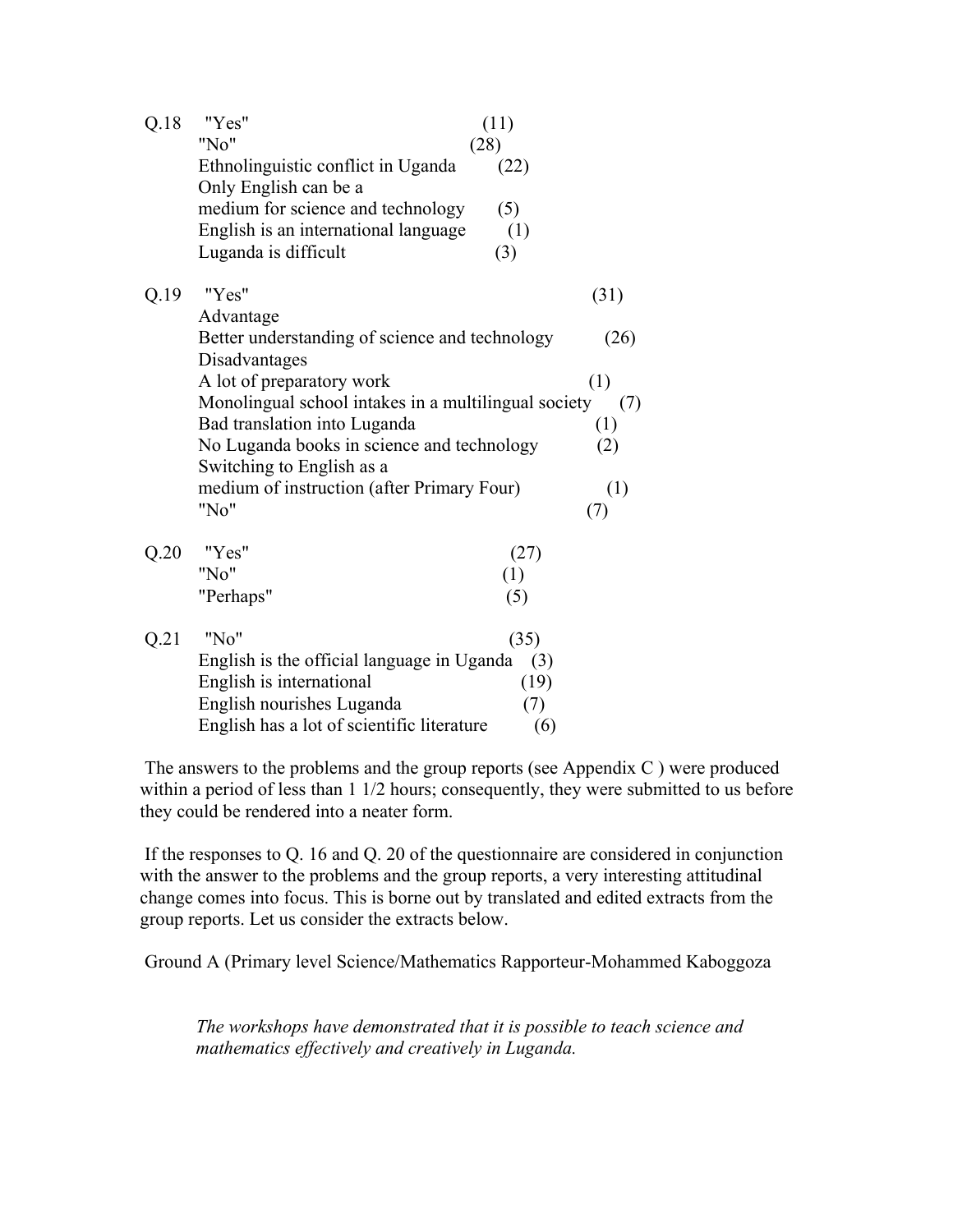*The workshop has enabled us to overcome the lack of confidence in our language as a medium with a capacity comparable to that of foreign (European) languages in conveying scientific knowledge.*

 *The time has been too short to cover everything we wanted.*

 *The level, pace and examples used in the theoretical work were rather too high for primary level teachers.*

 Group B (Mathematics and Physics Secondary/Tertiary) Rapporteur: Pauline Ndwadde

*The invitation to the workshop did not give us sufficient time to prepare ourselves for effective participation. The choice of venue, transport arrangement and our reception and welfare have all been excellently catered for.*

 *We have learnt a lot in the workshops but the time was not enough. The course (project) Director was good and displayed a remarkable mastery of his subject.*

 *Most of the content taught in the workshop was new but very attractive to us. The working documents given to us are invaluable and much appreciated.*

 *We suggest that similar workshops in the future be of a longer duration and more time be allocated for discussion and practical work. We need more examples of translated texts.*

 *The way forward should be to organise more intensive workshops for us, the first participants as a core group. We would then become the multipliers to diffuse this knowledge into not only our institutions but also to others within our reach. But if*  we are to be effective multipliers, the issue of providing some initial financial *support needs to be addressed.*

 D (Group Chemistry and Biology: Secondary and Tertiary) Rapporteur: Petronella Nakitolo

*Time pressure did not allow for comprehensive coverage of the agenda. The course Director was very good but due to lack of time he tended to skip some points. Nevertheless, the workshops have been good and whatever we have learnt here is useful and necessary.*

 *We would welcome the opportunity to learn and do more of the same.*

 *Future workshops should cover the same contents more intensively but also provide for more grounding in the Luganda language.*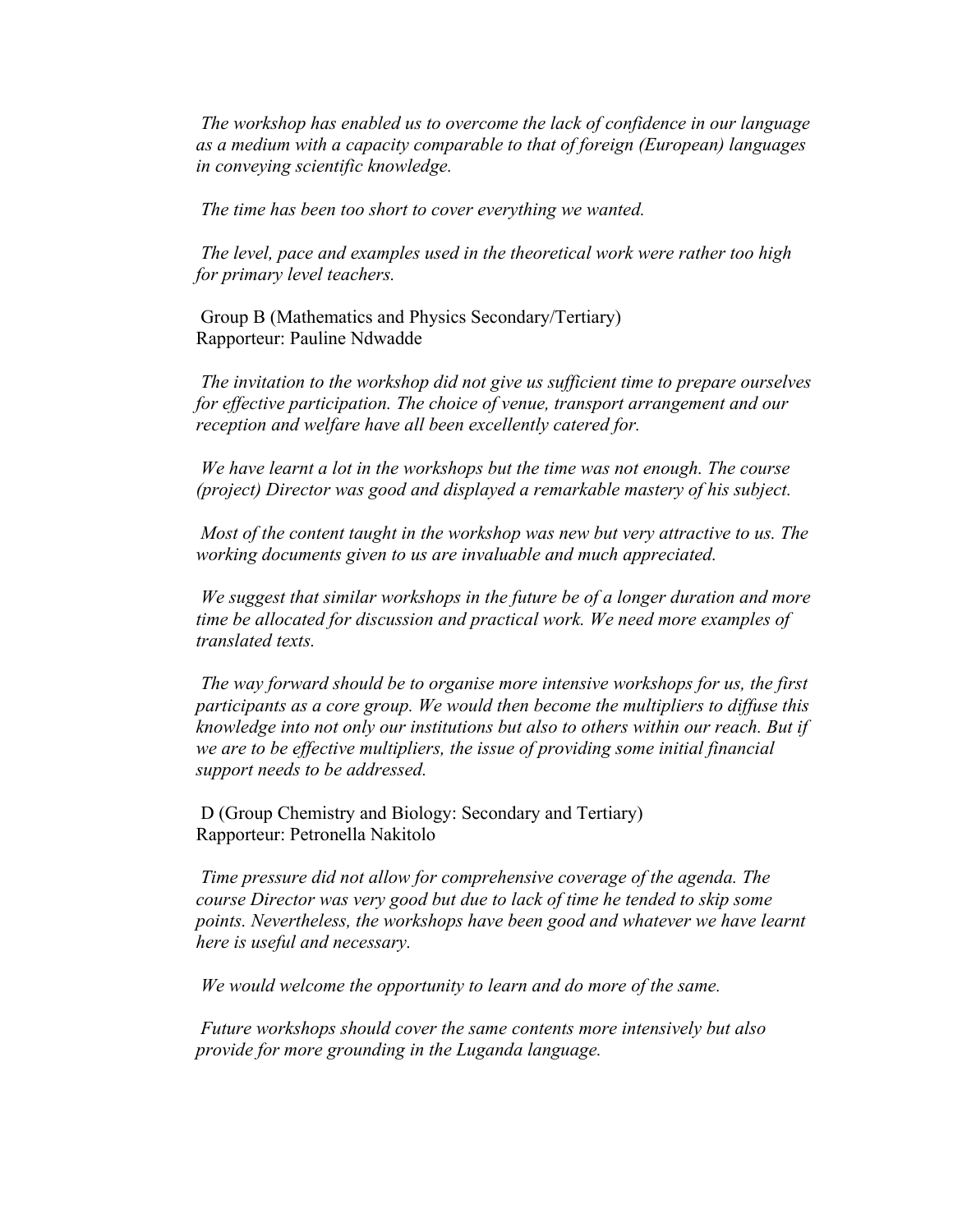Group E: (Luganda/Linguistics – Makerere University) Rapporteur: Zinunula Vincent

*We came into these workshops with the expectation of learning about the system of terminological elaboration and the marking of scientific concepts in Luganda. We knew very little about PEGITOSCA and so we wanted to gain more knowledge about it, its application and its present status. We also wanted to satisfy ourselves whether it is really possible for science to be taught in Luganda from primary to tertiary levels.*

 *On the whole we have gained the following from these workshops:*

 *(1) We now understand PEGITOSCA very well.*

 *(2) Its usefulness extends beyond concept formation to translation, interpretation and word borrowing.*

 *(3) The system of terminological elaboration make possible the teaching of science and technological*

 *education in Luganda.*

 *(4) Utilising the criterion of generativity, Kiingi has made a positive contribution to the development of*

 *Luganda by showing that concepts can be built on nouns instead of verbs only.*

 *On the critical side we feel that though Kiingi has made his presentations very effectively, he has tended to be rather intolerant of our criticism. We commend Mukasa's moderating role which has facilitated the exchanges between us and Kiingi to be productive. We wish to reiterate the point that some of the terms coined by Kiingi are not transparent enough, while there are some indigenous terms which he has inexplicaby left out although in our opinion they fulfill the PEGITOSCA criterion.*

 *Some of the terms which have been coined seem better suited for conceptualisation of science at a higher level than at the primary level. That leaves a gap which needs to be addressed with regard to simplification and transparency.*

 *The thinking that scientists should take the lead in terminological elaboration and linguists should only give advice and be consulted is problematic because quite often the two do not talk the same language. Nevertheless the workshops here have shown it is possible and we are grateful for the opportunity to have been invited.*

 *We would like to conclude by recommending the following:*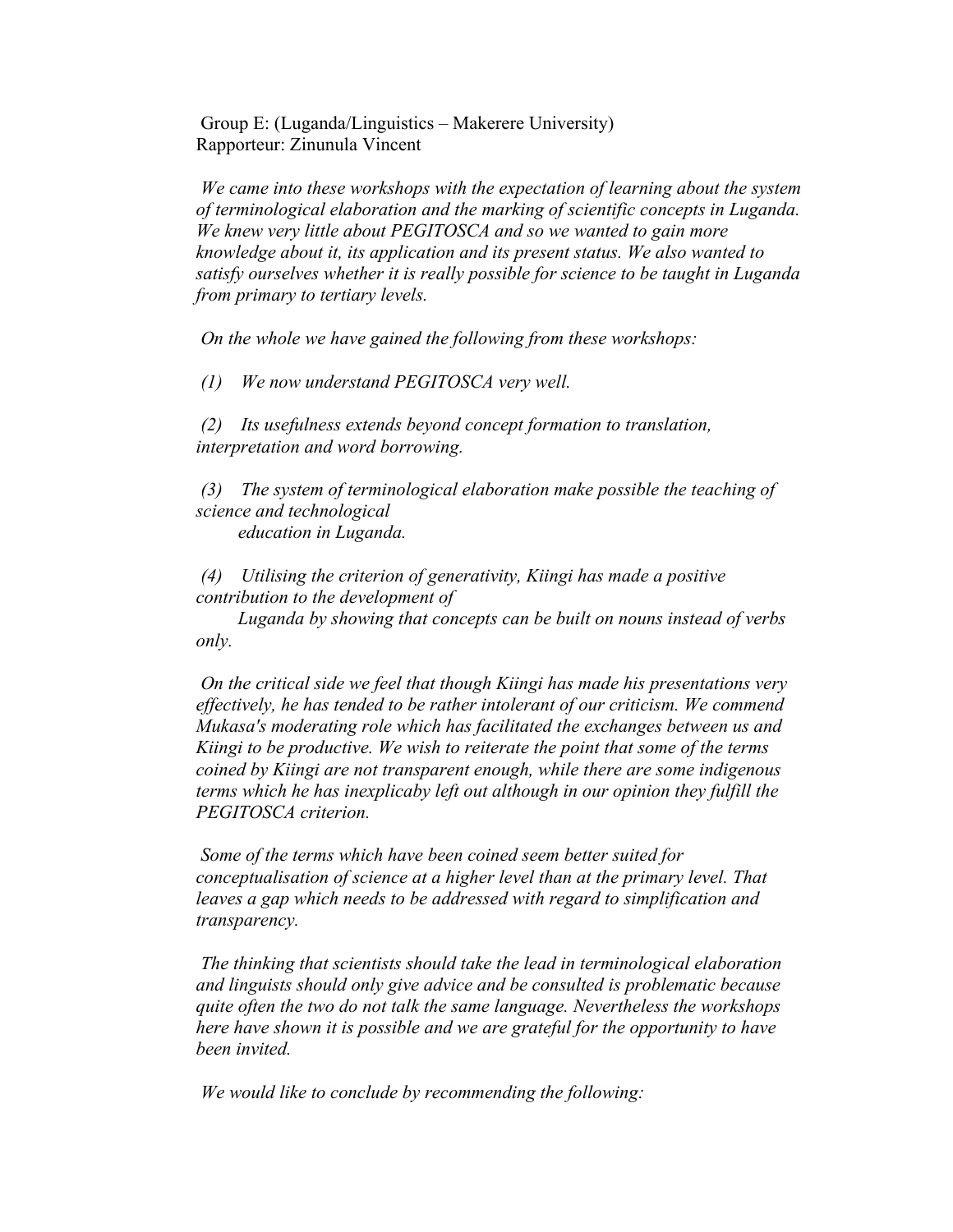*(1) Kiingi's work deserves the highest academic honours.*

 *(2) There is a need to create simplified scientific terminology suitable for use in primary level science.*

 *(3) Future workshops should be more intensive but not rushed.*

 *(4) Dr. Kiingi should collaborate more closely with the Institute of Languages at Makerere.*

Since there was no time to discuss the findings of the questionnaire I cannot exactly characterise (with documentary evidence) the attitudinal change which certainly occurred in the course of the workshops. However, during my informal discussions after the third workshop, it transpired that all the participants held the view that Luganda would or could be a medium of scientific and technological discourse even at the tertiary level of formal education.

 Groups A, B/C and D complained about insufficient time in view of the agenda of the workshops. That I considered all levels of education entailed a relatively heavy load on the primary school teachers. Unlike Group D, Group B/C advanced more translated texts probably because nomenclatural systems in mathematics and physics are not as pronouncedly systematic as those in chemistry and biology. Consequently, they would need more extensive and intensive exemplification before gaining considerable confidence in the articulation of mathematics and physics in Luganda. In the light of my massive application of extrapolated, expression formation rules to biological nomenclature, Group D felt that grounding in the Luganda language was in fact imperative. This sentiment strengthens my contention that the task of elaborating the scientific lexicon of any language should ideally be in the province of the scientists themselves. Once they have been adequately exposed to the linguistic structure of their language and to that of prompting languages such as English, German, French, Russian, Japanese, Greek and Latin, they hardly need any assistance of professional linguists or language specialists. Group E echoes the same problem of bringing scientists and linguists together with a view of term planning and generation.

 Group E explicity approves of the extrapolation to generate verbs from nominal stems. Generation of verbs from nouns is becoming a commonplace particularly in scientific Kiswahili. Here are some examples taken from TUKI 1990.

 $(1)$  *ku* + *sumaku* +*ish* + *a*  $\rightarrow$  *kusumakisha* 'magnet' 'magnetise'  $ku + sumaku + u + a \rightarrow kusumakua$ 'demagnetise' ku + oksidi +ish +a  $\rightarrow$  kuoksidisha 'oxide' 'oxidise'  $u + oksidi + ish + aji \rightarrow uoksidishaji$ 'oxidation'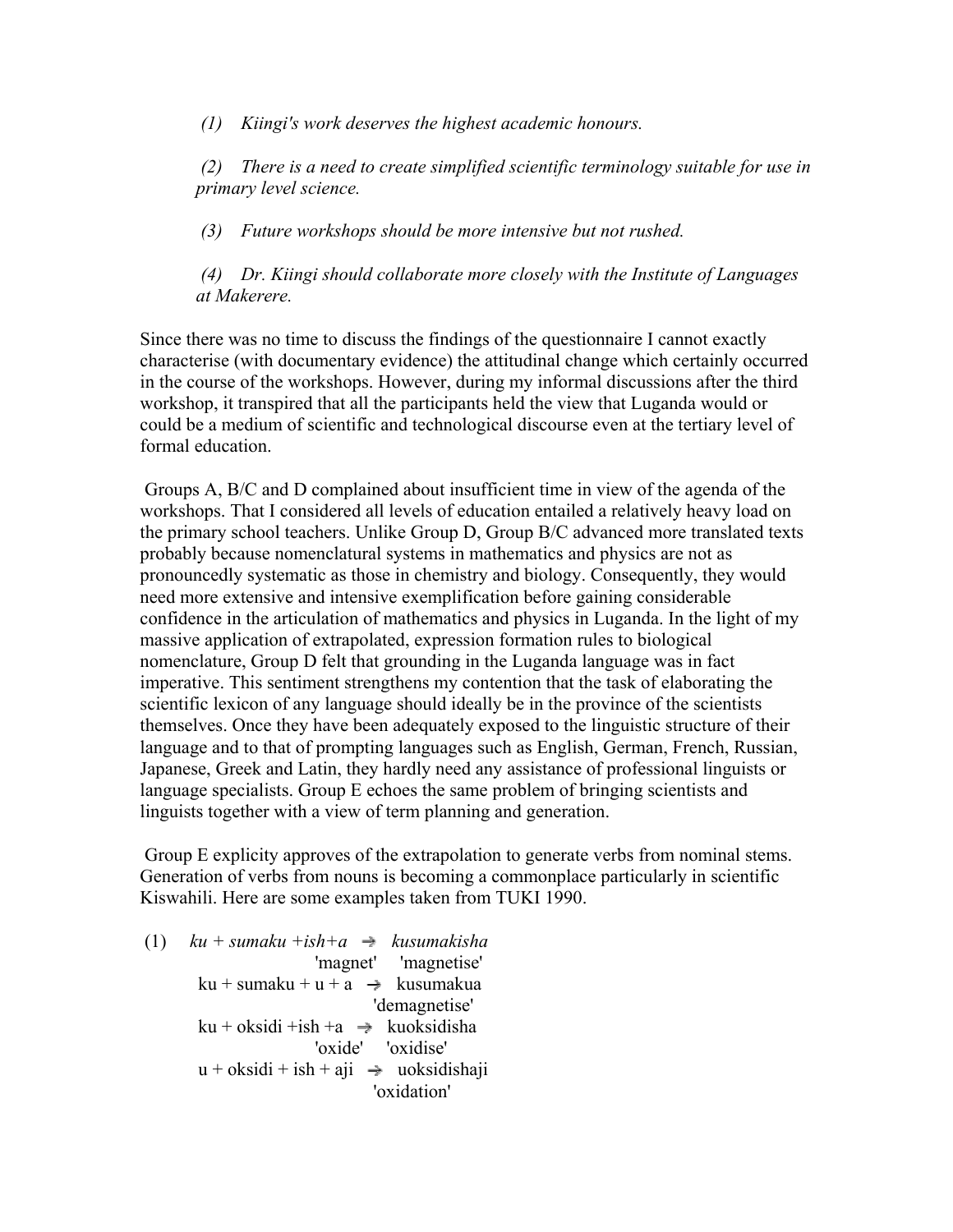$u +$ rutuba + ish + aji  $\rightarrow$  urutubishaji 'fertility' 'fertilisation'  $i + li + yo + kwanta + ish + w + a \rightarrow iliyokwantishwa$ 'quantised'

 During the workshops I proposed that not only *–wal* (already in Present-day Luganda) but also *–wIr, -(a) GAn, -wUk, -wUl* and their acceptable compounds be used in order to generate verbs from nominal stems. The participants received my coinage for *desalination plant.* Ger. *Entsalzungsanlage* with keen interest. The concept was fairly alien to them probably because Lake Victoria (Lgd. *Nnalubaale*) has fresh water! The scientists did not meet with any difficulty in the informal explication of the concept.

 The process of coining a Luganda equivalent of desalination plant afforded me the best opportunity of demonstrating how powerful my theory of scientific terminology is. For the sake of exposition, I took steps shown in  $(2)$ – $(6)$ .

- (2a) The water is salty. M h Q
- (3a) The salty water becomes fresh.  $(M h Q) v (M h Q')$
- (4a) The plant desalinates the water.  $R c ((M H Q) v (M h Q'))$
- (5a) A human agent uses the plant to desalinate the water. Hc ( R c (( M h Q) v ( M h Q')))

(6a) H c ( R c (( M h Q ) v(M h Q')))  $\delta Q_0R$  h  $Q_0 \delta R(Q_0Q)$  h

Proceeding to conceptual marking , I obtain

- (2b) *-nnamunnyo*
- (3b) *-nnamunyowok-*
- (4b) *-nnamunnyowos-*
- (5b) *-nnamunnyowoses-*
- (6b) *ekinnamunnyowoseso*

I note that the prompting effect in (7) is a welcome side-issue

(7) English German Luganda salt Salz omunnyo salty, saline salzig nnamunnyo to desalinate itself) sich entsalzen -nnamunnyowok to desalinate something entsalzen -nnamunnyowos to desalinate with entsalzen mit nnamunnyowoses plant anlage eki-…-o desalination plant entsalzungsanlage ekinnamunnyowoseso

 If, on the other hand , I were to conceptually focus on the place of the desalination process, I would arrive at mutatis mutandis

(4c) A human agent desalinates the water.  $Hc((M h Q) v (M h Q))$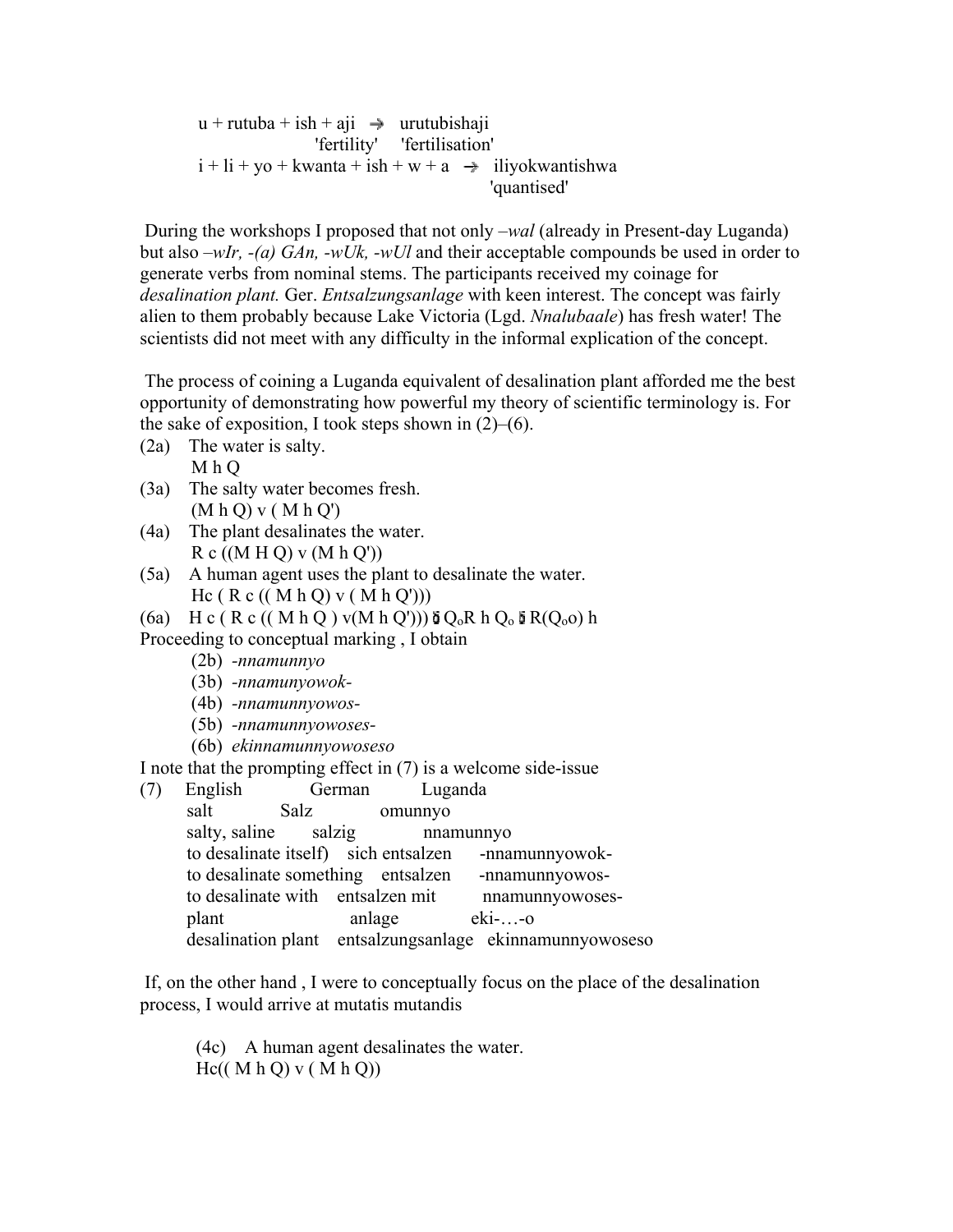(5c) The human agent desalinates the water at a place.  $(Hc((MhQ) v (Mh Q)))$ m L

(6c)  $[He[[M h Q] v [M h Q']]] mL \delta Qo$ L h QO  $L$  [Q<sub>o</sub>o]h

Again proceeding to conceptual marking, I obtain

(5d) *-nnamunnyowoser-*

(6d) *ekinnamunnyowosero*

Four objections were voiced against my coinage. The first objection related to the infracriterion of antecedence (cf. the PEGETOSCA Criterion). "Don't or didn't we have something similar to this in our language?" asked one participant.

 I pleaded ignorance stressing notwithstanding that the concepts which go into "desalination plant" or *Entsalzungsanlage* were already familiar to them. Secondly, they objected to the "unbearable" length of the coinage. I rejoined that my coinage was optimally long, and that I was eschewing a circumlocutory rendition. Thirdly, "Is deslination not international?" was implicitly urging me to lugandise the putatively international English term. I explained the historical fact that German scientists were not necessarily compelled to germanise English terms (at least not on as large a scale as the participants thought). However, German, French and English drew and still draw on a common lexical mine Greco-Latin for their terminologies. For example, the terms F. *chlorure de calcium* and Ger. *Kalziumchlorid* can hardly be assumed to be adoptions from English.

 At any rate, as the German shows, even Eurocentric internationalily was not binding. The most vehement objection was lodged against the artificiality (Lgd. *obugingirire* (E. "concoction")) of my coinage. Granted, the scientific Luganda I am developing entails somewhat contrived expressions as those in (8)

| (8) | eminzaani wakka        | "ultramicrobalance" |
|-----|------------------------|---------------------|
|     | kannajjululwabbugumu   | "thermodynamics"    |
|     | Ekyazinnabugulumukaaga | "Hexactinellida"    |
|     | Embiro ssukkaddoboozi  | "supersonic speed"  |

 But I invent expressions if and only if internationality is not mandatory, I find no suitably economical and precise expression in Present-day Luganda, and I am not inclined to lugandise the English expression. I did not plead with the participants to accept my coinage but, rather, to accommodate it for at least a while. Furthermore, on realising that they did not deem the English and neo-Latin terms in (8) to be artificial or concocted (Lgd. *bigingirire*), I digressed into the articulation of extremely large cardinal numbers.

| (9) | English (USA) |      | German  |          | (Proposed) Luganda |
|-----|---------------|------|---------|----------|--------------------|
|     | $101$ ten     | zehn |         | (e)kkumi |                    |
|     | $102$ hundred |      | hundert |          | (e)kikumi          |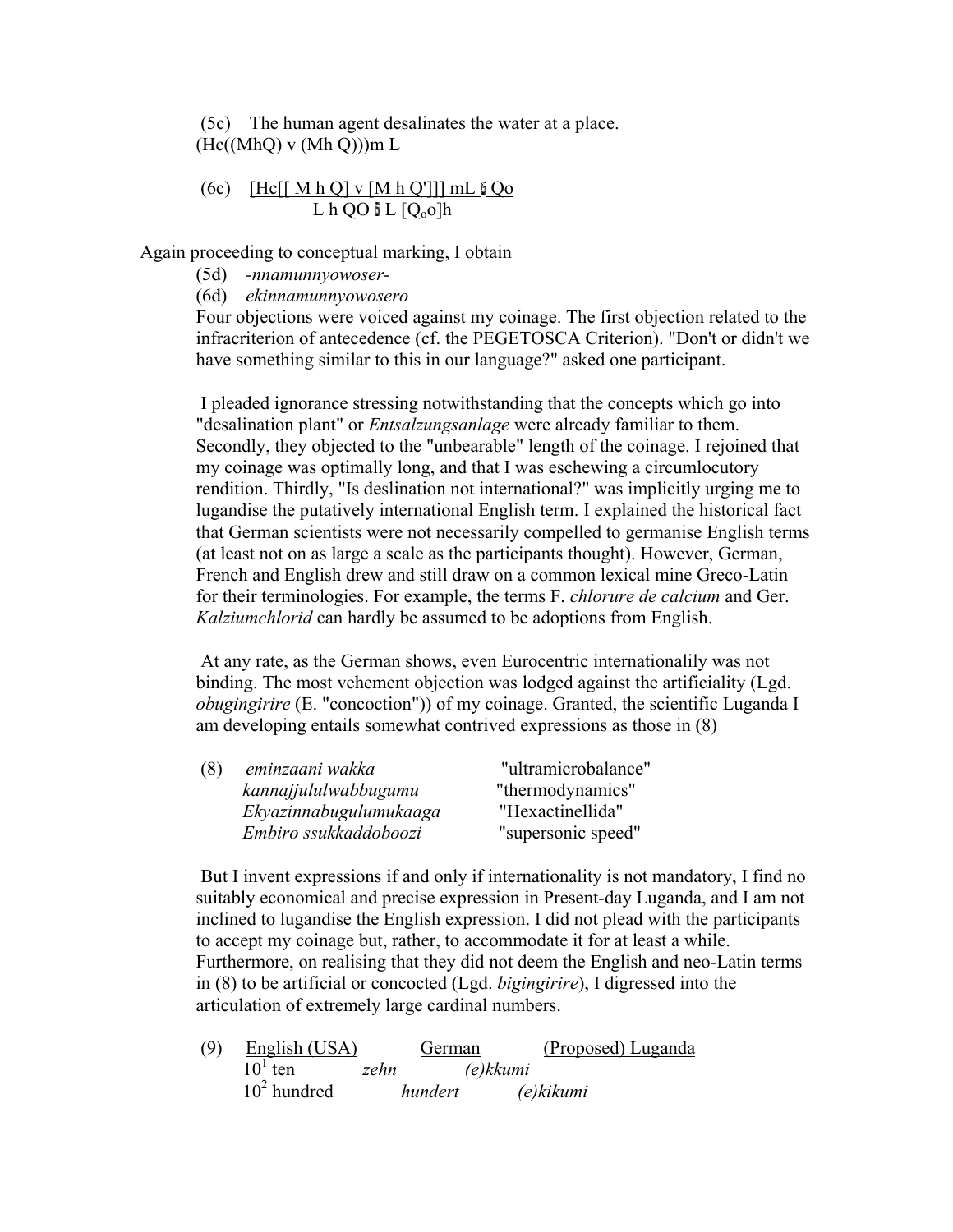| $103$ thousand        | tausend                 | (o)lukumi     |
|-----------------------|-------------------------|---------------|
| $106$ million         | Million                 | (a)kakadde    |
| $10^9$ billion        | Milliarde               | wakkadde      |
| $10^{12}$ trillion    | <b>Billion</b>          | wakikadde     |
| $10^{15}$ quadrillion | <b>Billiarde</b>        | walukadde     |
| $10^{18}$ quintillion | Trillion                | wakakadde     |
| $10^{21}$             |                         | nnakkadde     |
| $10^{24}$             | Quadrillion             | nnakikadde    |
| $10^{27}$             |                         | nnalukadde    |
| $10^{30}$             | Quinquillion            | nnakakadde    |
| $10^{33}$             |                         | ssekkadde     |
| $10^{36}$             | Sextillion              | ssekikadde    |
| $10^{39}$             |                         | sserukadde    |
| $10^{42}$             | Septillion              | ssekakadde    |
| $10^{45}$             |                         | (a)kawumbu    |
| $10^{48}$             | <i><b>Oktillion</b></i> | waggumbu      |
| $10^{51}$             |                         | wakiwumbu     |
| $10^{54}$             | Nonillion               | waluwumbu     |
| $10^{57}$             |                         | wakawumbu     |
| $10^{60}$             | Dezillion               | nnaggumbu     |
| $10^{63}$             |                         | nnakiwumbu    |
| $10^{66}$             |                         | nnakawumbu    |
| $10^{69}$             |                         | sseggumbu     |
| $10^{72}$             |                         | ssekiwumbu    |
| $10^{75}$             |                         | sseruwumbu    |
| $10^{78}\,$           |                         | ssekawumbu    |
| $10^{81}$             |                         | (a)katiiriitu |
| $10^{84}$             |                         | wattiiriitu   |
| $10^{87}$             |                         | wakitiiriitu  |
| $10^{90}$             |                         | walutiiriitu  |
| $10^{93}$             |                         | wakatiiriitu  |
| $10^{96}$             |                         | nnattiriitu   |
| $10^{99}$             |                         | nnakitiiriitu |
| $10^{100}$            | Googol                  |               |
| $10^{102}$            |                         | nnalutiiriitu |
| $10^{105}$            |                         | nnakatiiriitu |
| $10^{108}$            |                         | ssettiiriitu  |
| $10^{111}$            |                         | ssekitiiriitu |
| $10^{114}$            |                         | sserutiiriitu |
| $10^{117}$            |                         | ssekatiiriitu |

 They made four observations. Firstly, American usage is inconsistent with German usage. Secondly, from 10<sup>18</sup> Trillion, German usage progresses with a geometric ratio of 10<sup>6</sup>. Thirdly, the *Googol* 10<sup>100</sup> is somewhat misplaced. Fourthly, my proposal is the most elaborate and systematic of the three "concoctions".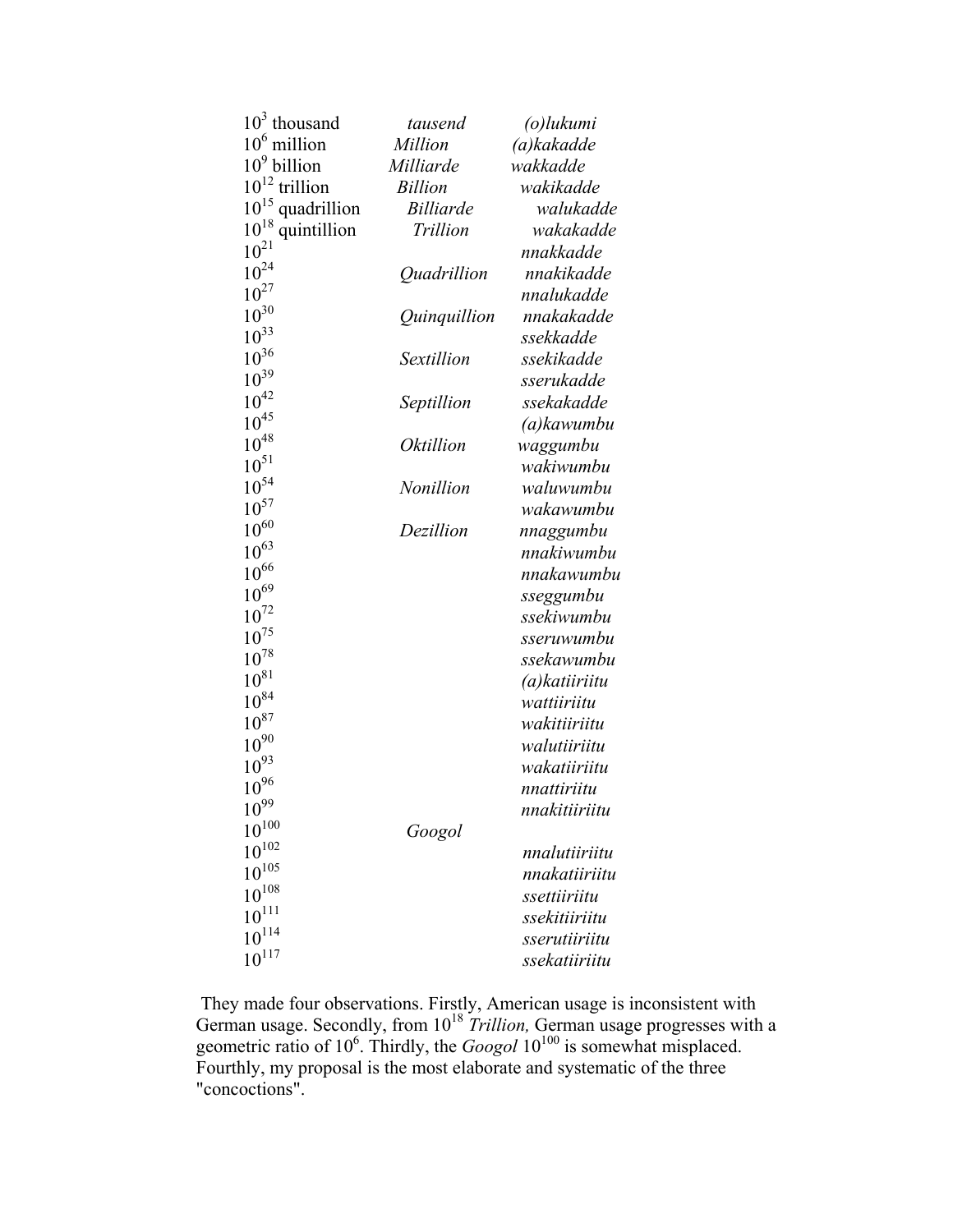Due to pressure of time our exchanges with the linguists (who, to put it modestly, were at a conceptual disadvantage vis-à-vis the scientists) bordered, at times, on acrimony. But we never lost sight of our common academic goal of probing into the scientific lexicon of Luganda. In this spirit we pleaded for the juxtaposition of expressions for the users to decide on which to adopt. For instance, we suggested that *ssemasomero* be adopted, although we knew that the word *yunivaasite* is the only one used for "university" even in theses written in Luganda. Transparency is taken care of as (10) shows

## $(10)$  *sse + masomero*  $\rightarrow$  *ssemasomero*" "the school of schools"

It has to be conceded, though, that *yunivaasite* enjoys historical precedence of acceptability.

 Before discussing the performance of the participants, it is proper to present lists of terms for key concepts in the exercises. The lists were drawn up before administering the exercises; they were not shown to the participants prior to the exercises.

(11) Group A Questions

- Q.1 *nnamba* "number' *omugobereragano* "sequence"
- Q.2 *-merengul-* "solve"
- Q.3 *olulyebulo* "diagram" *-lyebul-* "divide down the middle' *nnassegeragana* "parallel" *nna + li + seger + agana + a -seger-* "be at each other's side'
- Q.4 *-yasanguliz- mu* "express in terms'
- Q.5 *obwandiba* "probability"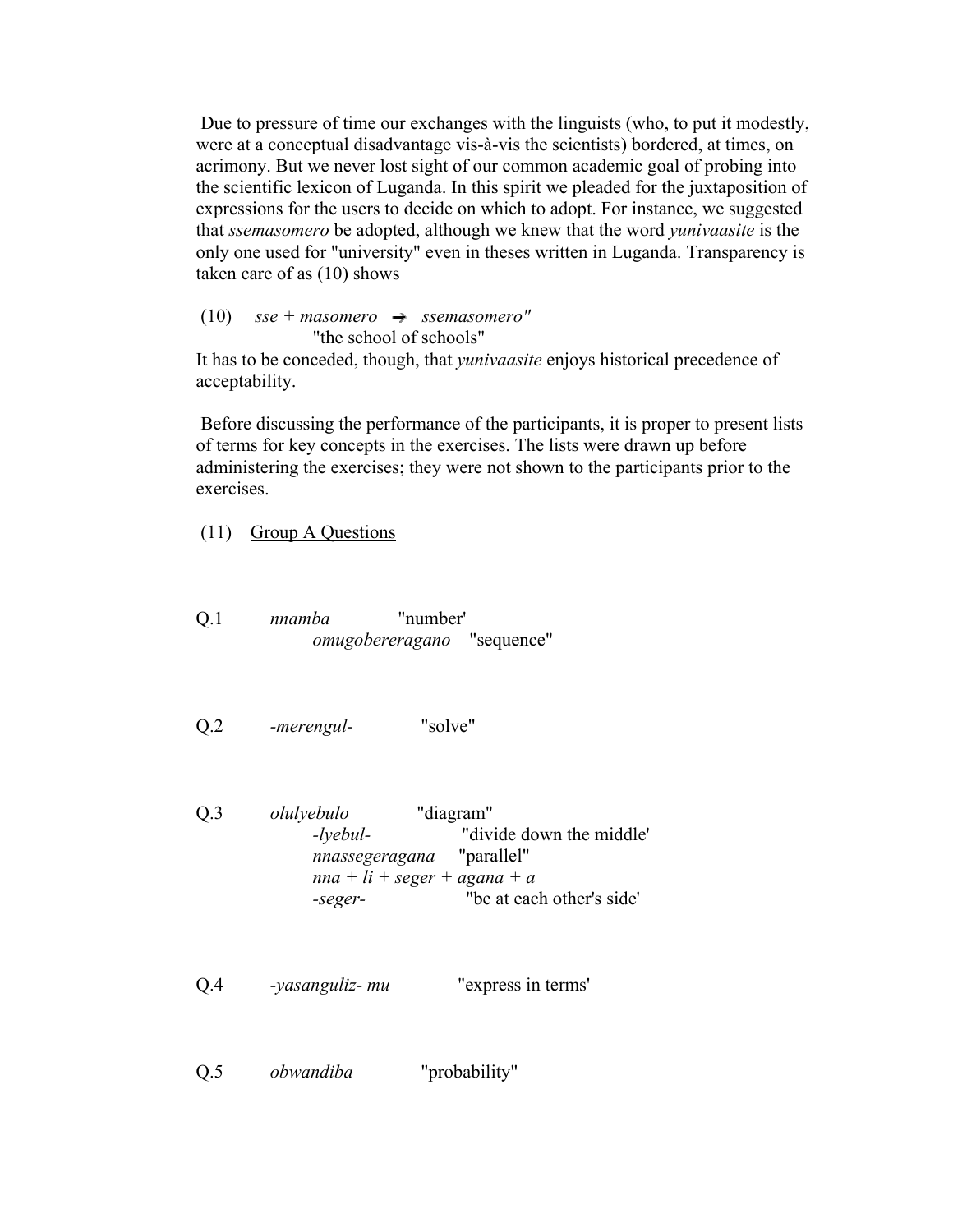| Q.6  | -ddiriggan-, -ddiriragan-<br>"consecutive"<br>ekyenkano<br>'equation'<br>-enkan-<br>'be equal to'         |
|------|-----------------------------------------------------------------------------------------------------------|
| Q.7  | 'describe'<br>-lojj-, -ttottol-<br>eddoboozi<br>'sound'<br><i>ebbanga eryereere</i> 'empty space, vacuum' |
| Q.8  | 'shadow'<br>ekisiikirize<br>okuwuguka<br>'refraction'<br>okusiikirizibwa 'eclipse'                        |
| Q.9  | 'disease'<br>vndwadde                                                                                     |
| Q.10 | 'backbone'<br>olugongo<br>-gongo + wok + $u$ – gongowofu 'invertebrate'                                   |
|      | (12) Group B Questions                                                                                    |
| Q.1  | 'surd'<br>akagugubi<br>$-z$ <i>uul</i><br>'determine'<br>'value'<br>omuwendo                              |
| Q.2  | 'vector'<br>ekikongozzi<br>obuwanvu<br>'length'                                                           |
| Q.3  | 'axis'<br>omuziziko<br>Ekiwandukululo<br>'graph'<br>'line'<br>omusittale                                  |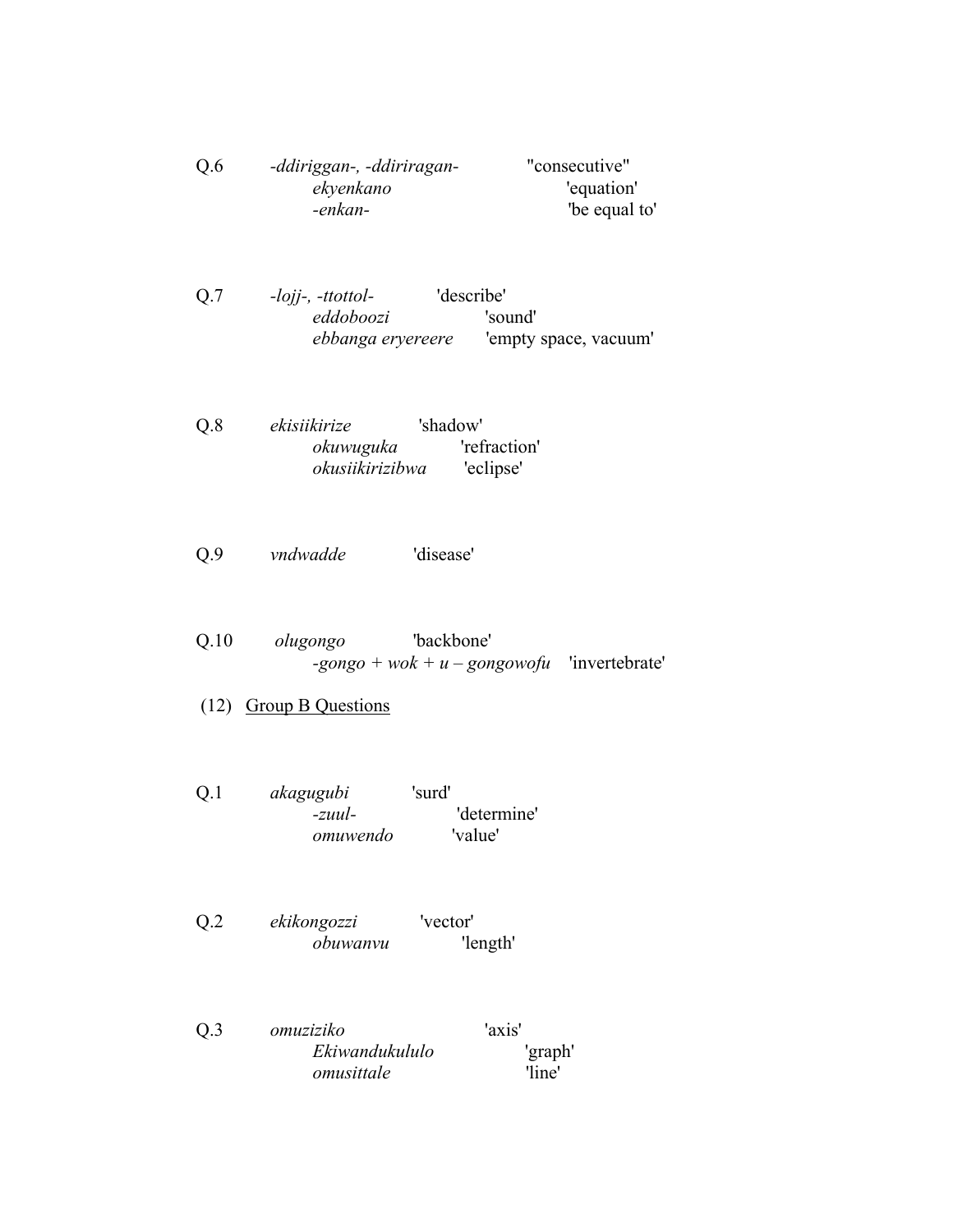*akatonnyeze k'okusalagana* 'point of intersection' *ekikonjoboleko* 'intercept'

- Q.4 *-nsondassatu* 'triangle' Q.5 *-viis-* 'derive' *ettu ly'omulabba* 'quadratic formula' Q.6 *eddaala kikulakimu* 'uniform ladder' *obuzito* 'weight' *omuwendoganye* 'coefficient' *obukuubi* 'friction' *-seerer-* 'slip' *-weweevu* 'smooth'
- Q.7 *-lag-* 'show' *ebitakyuka wawu* 'real constants' *omwawulo gwa y nga gufa ku x* 'differential' coefficient of y with respect to x'

## (13) Group C Questions

| Q.1 | akagulu                | 'ray'                     |
|-----|------------------------|---------------------------|
|     | -a kyenvu              | 'yelow'                   |
|     | -tomer-                | 'be incident. knock into' |
|     | empulizima ya ggiraasi | 'glass prism'             |
|     | -nnansondassatu        | 'triangular'              |
|     | -enkanyanjuyi          | 'equilateral'             |
|     | $-bal$                 | 'calculate'               |
|     | ensonda ezirambiddwa   | 'angles marked'           |
|     | -yasanguz-             | 'state'                   |
|     | -nnyonnyol-            | 'explain'                 |
|     | -keng-                 | 'observe'                 |
|     | ekitangaala ekyeru     | 'white light'             |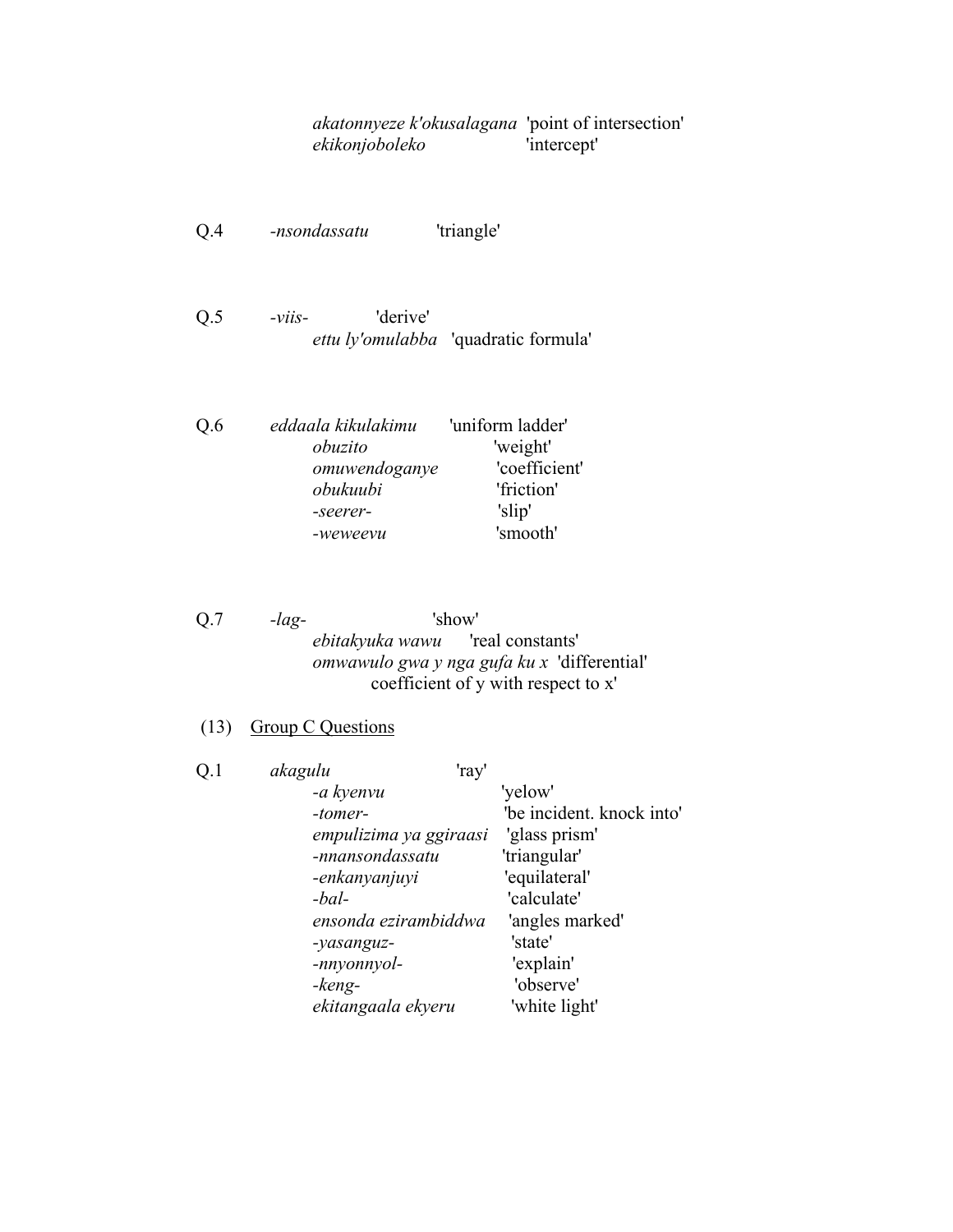| Q <sub>2</sub> | -zimawaz- 'verify'     |  |
|----------------|------------------------|--|
|                | <i>amazima</i> 'truth' |  |

- Q.3 *etteeka lya Ohm* 'Ohm's law'
- (14) Group D Questions
- Q.1 *okufuufuwazibwa* "pollination" *enfuufu* "dust" *ekibumbujjo* 'process'
- Q.2 *-w-* 'give' *obutegeke bw'embogo* 'taxonomy of the buffalo'
- Q.3 *ekigezeso* 'experiment' *obukyukirirakitangaala* 'phototropism' *okutangaalawirira* 'phototropism'

Q.2 4 cf. Sec IV.2 and V.2

Group A attempted Q.1, 2 and 7. The rapporteur's verbalisation in Q.1 and 2 was, in my view, impeccable.

 Group B/C attempted Q.1 4(B) and Q.1(C). In Q.1 (B) the group skirted round the concept of a surd. But it came up with *–wendowaz-* for 'determine the value'. In Q.4(B) *ddiguli* should be the plural form of *ddiguli*. There was a slight hitch with *ensonda entobeke* 'alternate angles'. and *ensonda ezikiriziganya* 'corresponding angles". The subjunctive form *leka ABC ebeere* belongs here. In Q.1(C) *ekifaananyi* 'picture' is not quite precise. *Nnamutole omutangaavu* for 'prism' and *akamenyero* for 'refractive index' are quite off target.

 Group D resorted to my biological affixes without being cued to do so. Indubitably, Group D assimilated the proposed affixes.

 I now bring this Section to an end by arguing for the position that all along I was seeking the participants' accommodation (rather than their acceptance) of my proposed systems for the terminological modernisation of Luganda. My PEGITOSCA–based argument necessitates prior further particularisation of the PEGITOSCA Criterion in (15)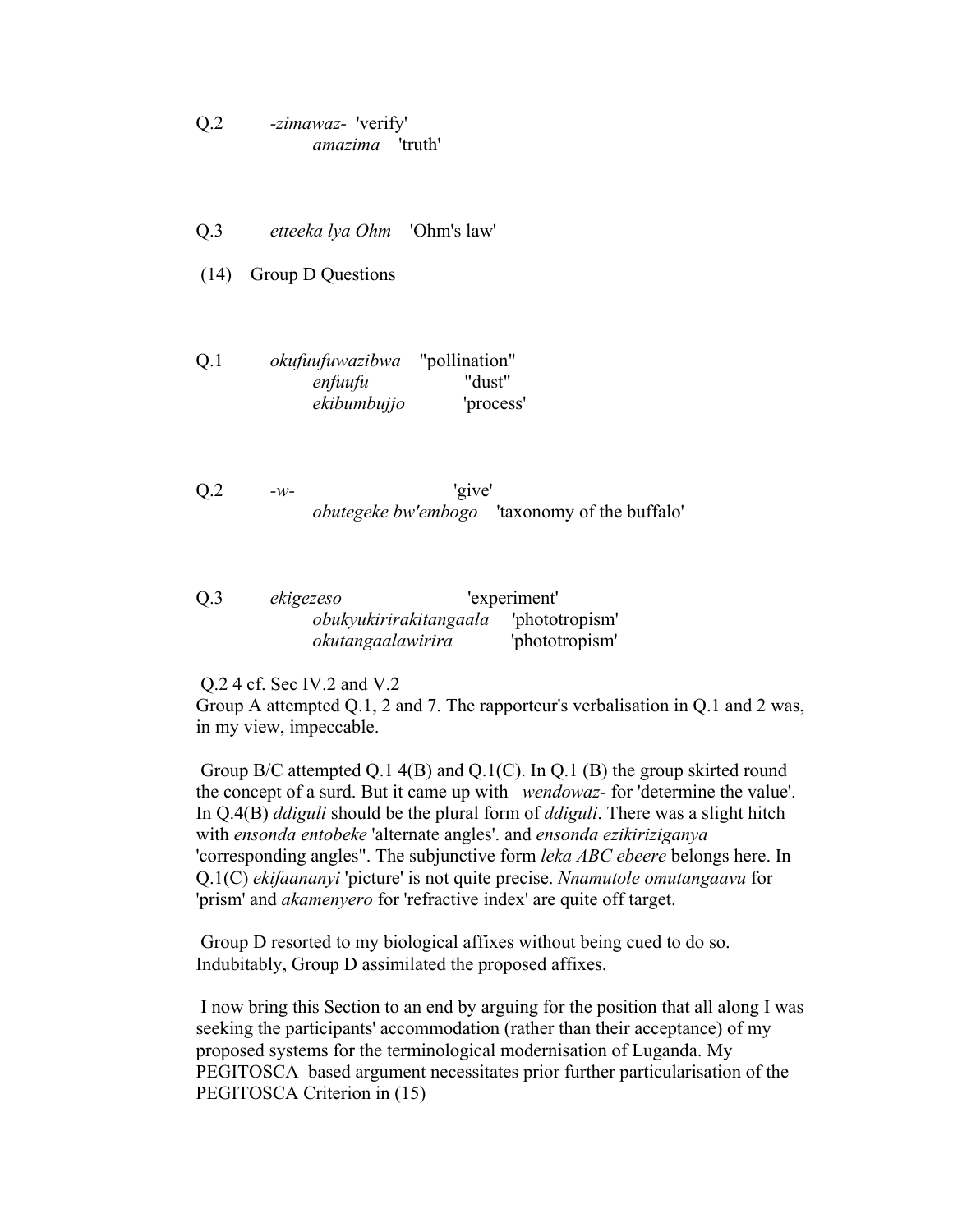### $(15) \tau = \overline{\omega}$  (P, E, G, I, T, O, S, C) +

## $\P(\mathbf{p}, \mathbf{r}, \mathbf{e}, \mathbf{s}, \mathbf{c}, \mathbf{l}, \mathbf{a}, \mathbf{s}^*, \mathbf{a}^*)$

where the terminologicality t depends on the appropriateness v and acceptability y of an expression. I define precision (P), purpose (p), receptor characteristics (r), linguistic usage (l) as the primary subcriterion and infracriteria. Next I define economy (E), generativity (G), global internationality (I) systemicity (S) consistency (C) and antecedence (a) as the secondary subcriteria and infracriterion. Thirdly, I define transparency (T), non-obscenity (O), ecology (e), social system (s) cultural system (c), style  $(s^*)$  and speech-act  $(a^*)$  as the tertiary subcriteria and infracriteria. Finally, I reproduce the weighting of the subcriteria and infracriteria according to Table 5.

**TABLE 5** 

#### **PEGITOSCA WEIGHTING Primary 3 Secondary 2 Tertiary 1 P p r l E G I S C a T O e s c s\* a\***

I take the controversial rendition of "x-ray" into Luganda as an example. (16a) is the popular adoption while (16b) is my systematic rendition of a concept cluster including "x-ray."

 (16a) "x-ray" *ekisire* (16b) "x-ray" *akagulu –x* "a-ray" *akagulu-* "b-ray" *akagulu-* "M-ray" *akagulu-* "light rays" *obugulu bw'ekitangaala*

 In popular parlance, ekisire is unobjectionable. However, in scientific parlance, I set  $p = -3$ ,  $G = -2$ ,  $S - 2$ ,  $a = +2$ ; hence,  $p + G + S + a = -5$ . I, therefore, accept or reject *ekisire* depending on the context. I would certainly accept it even in scientific parlance, if I were inclined to use the expressions in (17) as terms.